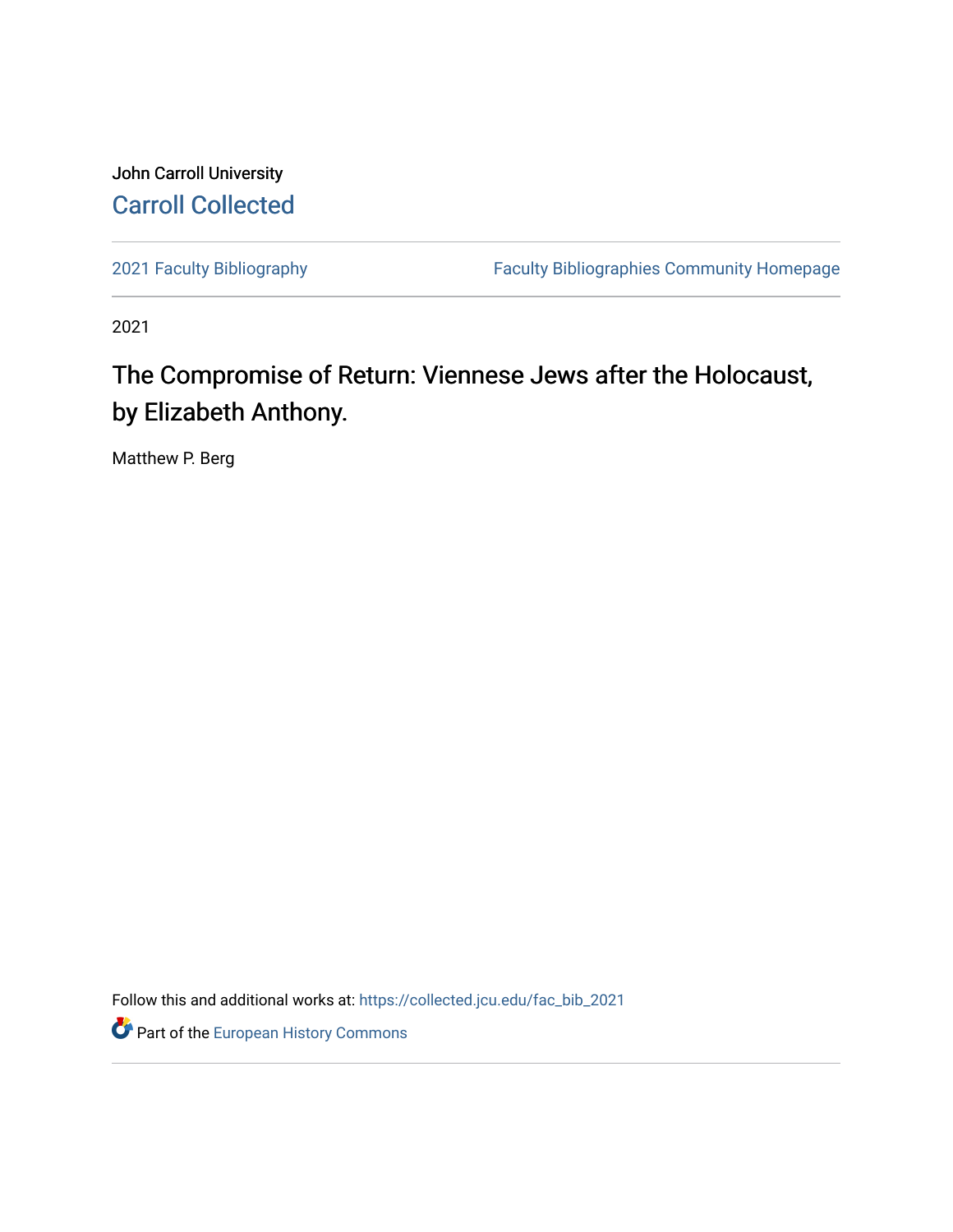## *The Compromise of Return: Viennese Jews after the Holocaust*, Elizabeth Anthony (Detroit: Wayne State University Press, 2021), xiv + 271 pp., paperback \$34.99, electronic version available.

Few Jewish survivors of Nazi terror returned to Germany or Austria after 1945. Several factors weighed against return, including the absence of loved ones and memories of the indifferent, opportunistic, or brutal behavior of neighbors, acquaintances, and coworkers. Elizabeth Anthony's examination of Viennese Jews who did re-emigrate considers the range of motivations that led them to come back. Her book, particularly commendable for its sensitivity to survivors' voices, takes into account pre-Anschluss Jewish life in Vienna, hardships under the Nazis, emigration, deportation, and returnees' experiences after the war.

Anthony's presentation unfolds via four main chapters linked by the notion of return and the draw of *Heimat* (homeland). These central components are bookended by an introductory section establishing historical context from approximately 1848 to 1945, and a final chapter examining the impact of postwar political developments on everyday Viennese Jewish life and Jewish organizations, as well as the influence of the occupation forces from 1945 into 1955. Each of the topical chapters address what Anthony refers to as four "waves of return," not necessarily sequential or mutually exclusive: Jews in hiding or mixed marriages; returnees from concentration camps; those who had fled as political opponents of the Nazis; and those who had fled for safety and sought to reestablish professional lives or build new careers elsewhere.

Despite differences in experience and motivation, Anthony identifies certain commonalities. Uncertainty regarding what might follow return was ubiquitous; people hoped for safety, housing, employment, reunion with family and friends. Some still planned future emigration. Lack of meaningful sympathy for their plight—manifested in antisemitic attitudes and the sheer absence of structural or legal support—exacerbated matters.

The book features several important elements for which the author deserves praise, including the treatment of Gentiles' attitudes towards Jews, and Gentiles' self-understanding. Pervasive—but not uniform—attitudes towards Jewish returnees ranged from privileging one's own suffering to outright antipathy. Here Anthony integrates returnees' testimonies with Günter Bischof's and Heidemarie Uhl's treatment of the *Opfermythos* ("victim myth"). Specifically, Anthony draws a link between Viennese Jews' recollections of lived experience to the Allies' 1943 Moscow Declaration proclaiming the Austrian state the first victim of Nazi aggression (though also proclaiming Austrians' share in responsibility for Nazism). This sort of blanket psychic amnesty affirmed Austrians in their understanding of themselves as victims of war and occupation—and helped them avoid seeing themselves as either active perpetrators or beneficiaries of Jewish suffering (pp. 152, 204–207, 240–42).

Building on the work of Robert Knight, Anthony notes that prominent Social Democratic Party (SPÖ) figures such as Interior Minister Oskar Helmer and, to an extent, Vice-Chancellor Adolf Schärf and President Karl Renner, were reluctant to extend aid or support restitution. Antipathy towards Jews was certainly evident on Helmer's side. Nor was he alone: a number of leaders of the SPÖ's coalition partner, the Catholic-conservative People's Party, shared that sentiment. In any case, Anthony reminds us, with everything in short supply most Austrian politicians were reluctant to identify special categories of the needy: better to preserve the myth of Austrians-as-victims writ large. There would have been more to lose than to gain at the ballot box by championing Jewish returnees (pp. 197–99).

Anthony's contribution is particularly evident in her work with Jewish Community of Vienna (IKG) archival sources and documentation from the Schutzverband der Rückstellungsbetroffenen (Protective Association of Parties Affected by Restitution). Her sixth chapter in particular draws on these sources to demonstrate how these organizations addressed inadequacies in housing, employment, health care, restitution, and other forms of assistance that the authorities either could not deliver effectively—or would not provide specifically for Jewish returnees.

Other aspects of Anthony's work are less fully developed. A reliance on a limited secondary literature, narrow use of published primary sources, and only halting consultation of archival material from